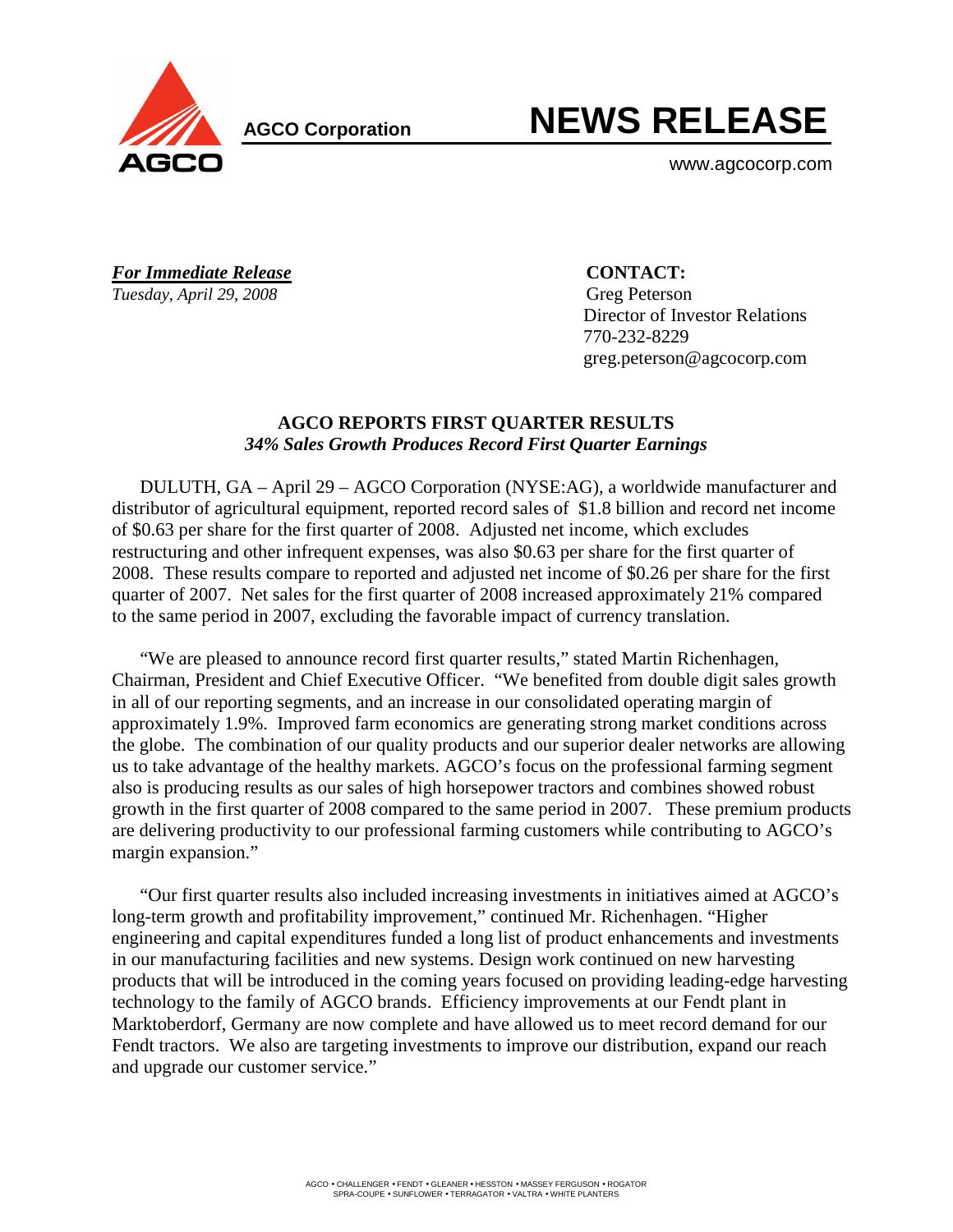## *First Quarter Results*

Net sales for the first quarter of 2008 increased to \$1,786.6 million compared to \$1,332.6 million for the first quarter of 2007. For the first quarter of 2008, AGCO reported net income of \$62.3 million, or \$0.63 per share. For the first quarter of 2007, AGCO reported net income of \$24.5 million, or \$0.26 per share.

AGCO's net sales, excluding the impact of currency translation of \$173.9 million, increased approximately 21% in the first quarter of 2008 compared to the same period in 2007. Strong global market conditions contributed to increases in all four of AGCO's geographical segments, with the largest percentage increase in South America. Improved market conditions in Brazil contributed to first quarter net sales growth for the South American segment of approximately 44% when compared to the first quarter of 2007, excluding the impact of currency translation. First quarter net sales in the Europe/Africa/Middle East region increased approximately 20%, excluding the impact of currency translation, versus the same period in 2007, where growth was strongest in Germany, France and Eastern Europe. In North America, increases in high horsepower tractors and combines produced first quarter net sales growth of approximately 10% compared to the first quarter of 2007, excluding the impact of currency translation. In the first quarter of 2008, net sales grew approximately 28% in AGCO's Asia/Pacific region, excluding the impact of currency translation.

For the first quarter of 2008, income from operations increased approximately \$48.6 million compared to the same period in 2007, resulting from the increase in net sales, an improved product mix and the efficiencies from higher production. Unit production of tractors and combines for the first quarter of 2008 was approximately 25% above 2007 levels.

In AGCO's Europe/Africa/Middle East (EAME) region, income from operations increased approximately \$50.3 million in the first quarter of 2008 compared to the first quarter of 2007, due to higher sales volumes, a favorable product mix and positive currency impacts. Sales and production of high margin Fendt tractors increased significantly from 2007 levels, which had been negatively impacted by supplier constraints and the timing of new product introductions. EAME operating margins expanded to 9.3% in the first quarter of 2008 compared to 6.0% in the first quarter of 2007 as product and brand mix returned to more normal levels.

Income from operations in AGCO's South America region increased approximately \$14.7 million for the first quarter of 2008 compared to the same period in 2007. Industry demand in South America was above 2007 levels, resulting in an increase in AGCO's net sales for the first quarter of 2008. Higher sales and production volumes offset the negative impact of currency on goods manufactured in Brazil and exported to other South American countries.

In North America, income from operations decreased approximately \$5.7 million in the first quarter of 2008 compared to the first quarter of 2007. Income from operations in the first quarter of 2008 was lower primarily due to negative currency impacts on products sourced from Brazil and Europe, partially offset by sales growth.

Income from operations in the Asia/Pacific region increased approximately \$2.7 million in the first quarter of 2008 compared to 2007. The growth in operating income was primarily due to increased sales volumes resulting from improving market conditions in Australia.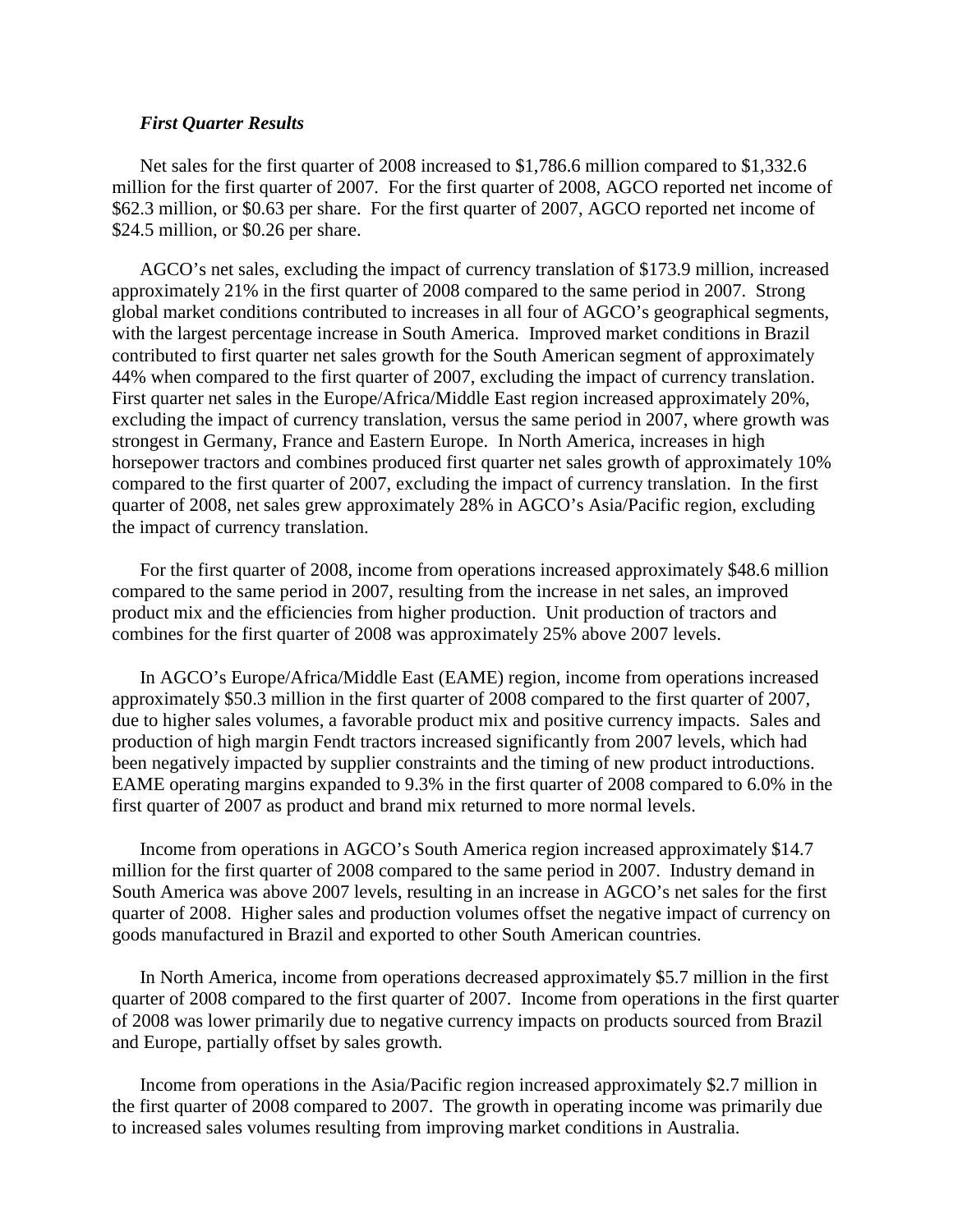## *Regional Market Results*

*North America –* Industry unit retail sales of tractors for the first quarter of 2008 decreased approximately 11% over the comparable prior year period resulting from significant decreases in the compact and utility tractor segments partially offset by strong increases in unit retail sales of high horsepower tractors. Industry unit retail sales of combines for the first quarter of 2008 increased approximately 12% from the prior year period. AGCO's unit retail sales of tractors were lower in the first quarter of 2008 compared to 2007. However, AGCO's unit retail sales of high horsepower tractors and combines both grew in the first quarter of 2008 when compared to the same period in 2007.

*Europe –* Industry unit retail sales of tractors for the first quarter of 2008 increased approximately 3% compared to the prior year period. Retail demand in Europe grew in France, the United Kingdom, Spain and Eastern Europe, but declined in Finland, Italy and Scandinavia. AGCO's European unit retail sales of tractors for the first quarter of 2008 were relatively flat when compared to the prior year period.

*South America –* Industry unit retail sales of tractors increased approximately 45% and industry unit retail sales of combines increased approximately 77% for the first quarter of 2008 compared to the prior year period. Industry unit retail sales of tractors in the major markets of Brazil and Argentina increased approximately 47% and 64%, respectively, during the first quarter of 2008 compared to 2007. AGCO's South American unit retail sales of tractors and combines also increased in the first quarter of 2008 compared to 2007.

*Rest of World Markets –* Outside of North America, Europe and South America, AGCO's net sales for the first quarter of 2008 were approximately 15.7% higher than 2007 due to higher sales in Australia and New Zealand.

"Many of the conditions that support commodity prices were present in the first quarter, including the increasing demand for crops used in food, animal feed, fiber and fuels. The elevated commodity prices supported agricultural industry demand across our major markets in the first quarter," stated Mr. Richenhagen. "In Brazil, industry volumes have risen to near prior peak levels and strong farm balance sheets in Europe have kept industry sales high. Record 2007 farm income in the United States is driving growth in equipment sales, especially in the professional farming segment."

#### *Outlook*

Worldwide industry retail sales of farm equipment in 2008 are expected to increase from strong 2007 levels. In North America, weaker overall economic conditions are expected to produce declines in industry retail sales of low and medium horsepower tractors, but improved 2008 farm income is projected to result in increased industry retail sales of high horsepower tractors and combines compared to 2007. In South America, favorable farm fundamentals in Brazil and Argentina are expected to produce increased industry retail sales. In Europe, continued market expansion in Eastern Europe is expected to augment healthy retail sales in Western Europe.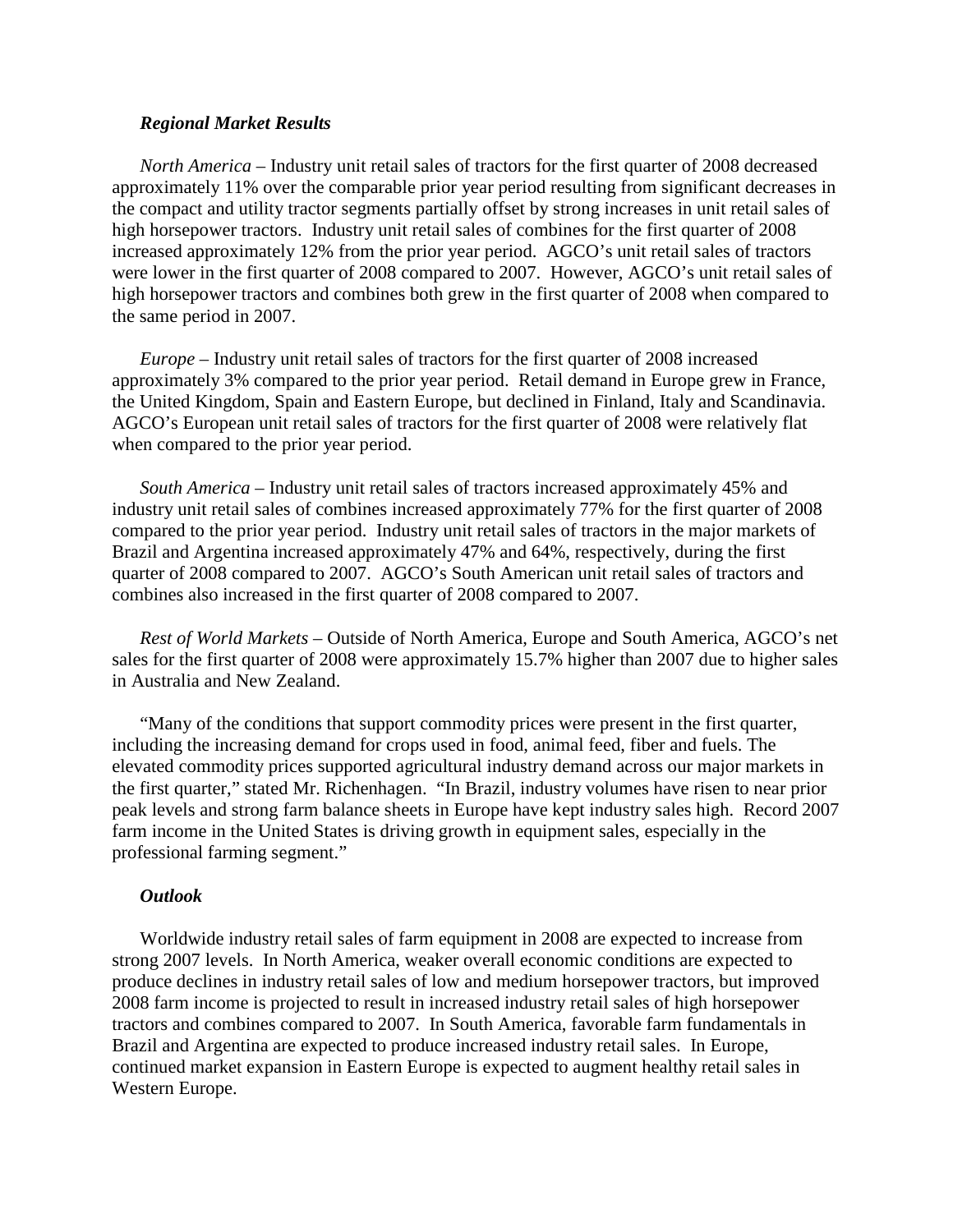For the full year of 2008, AGCO is targeting earnings per share in a range from \$3.00 to \$3.15. The projected increase in earnings is expected to result from net sales growth of between 20% and 22% compared to 2007. Projected operating margin improvement in 2008 resulting from higher sales volumes and cost reduction efforts is expected to be limited by spending on our strategic initiatives as well as the negative impact of currency translation.

\* \* \* \* \*

AGCO will be hosting a conference call with respect to this earnings announcement at 10:00 a.m. Eastern Time on Tuesday, April 29, 2008. The Company will refer to slides on its conference call. Interested persons can access the conference call and slide presentation via AGCO's website at www.agcocorp.com on the "Investors/Media/Calendar of Events" page. A replay of the conference call will be available approximately two hours after the conclusion of the conference call for twelve months following the call. A copy of this press release will be available on AGCO's website for at least twelve months following the call.

\* \* \* \* \*

## *Safe Harbor Statement*

Statements that are not historical facts, including the projections of retail sales, farm income, industry demand, net sales, earnings per share, operating margins and product introductions are forward-looking and subject to risks which could cause actual results to differ materially from those suggested by the statements. These forward-looking statements involve a number of risks and uncertainties. The following are among the factors that could cause actual results to differ materially from the results discussed in or implied by the forward-looking statements. Further information concerning these and other factors is included in AGCO's filings with the Securities and Exchange Commission, including its Form 10-K for the year ended December 31, 2007. AGCO disclaims any obligation to update any forward-looking statements.

- Our financial results depend entirely upon the agricultural industry, and factors that adversely affect the agricultural industry generally, including increases in oil costs, will adversely affect us.
- Our success depends on the introduction of new products, which require substantial expenditures and may not be well received in the market place.
- We depend on suppliers for components and parts for our products, and any failure by our suppliers to provide products as needed, or by us to promptly address supplier issues, will adversely impact our ability to timely and efficiently manufacture and sell our products.
- A majority of our sales and manufacturing takes place outside of the United States, and, as a result, we are exposed to risks related to foreign laws, taxes, economic conditions, labor supply and relations, political conditions and governmental policies. These risks may delay or reduce our realization of value from our international operations.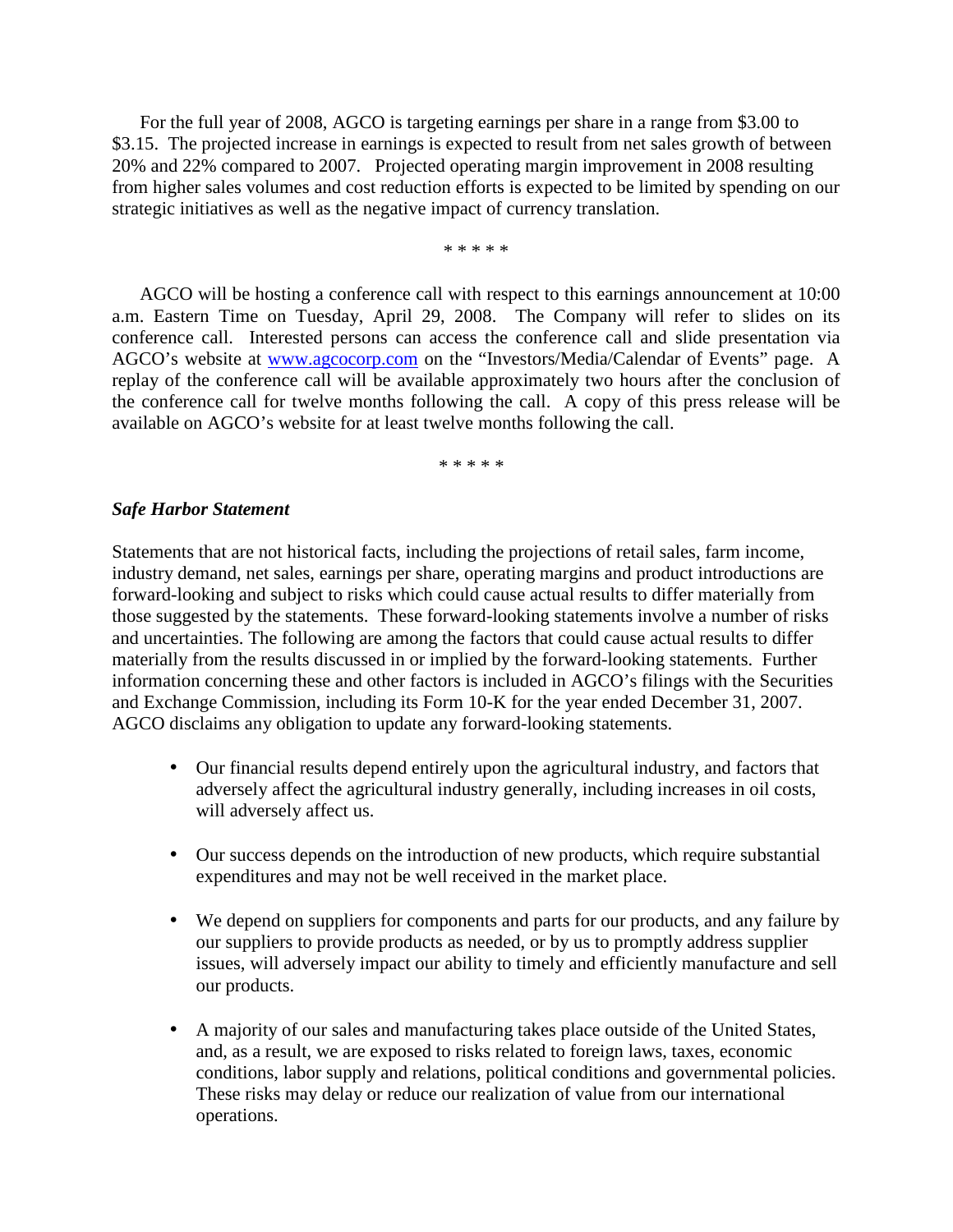- Currency exchange rate and interest rate changes can adversely affect the competitiveness and profitability of our products.
- We are subject to extensive environmental laws and regulations, and our compliance with, or our failure to comply with, existing or future laws and regulations could delay production of our products or otherwise adversely affect our business.
- Our labor force is heavily unionized, and our contractual and legal obligations under collective bargaining agreements and labor laws subject us to the risks of work interruption or stoppage and could cause our costs to be higher.
- We have significant pension obligations with respect to our employees.
- We are subject to fluctuations in raw material prices and availability, which may cause delays in the production of our products or otherwise adversely affect our manufacturing costs.
- The agricultural equipment industry is highly seasonal, and seasonal fluctuations significantly impact our results of operations and cash flows.
- We face significant competition and, if we are unable to compete successfully against other agricultural equipment manufacturers, we would lose customers and our revenues and profitability would decline.
- We have a substantial amount of indebtedness, and, as a result, we are subject to certain restrictive covenants and payment obligations that may adversely affect our ability to operate and expand our business.

\* \* \* \* \*

# *About AGCO*

Founded in 1990, AGCO Corporation (NYSE: AG) (www.agcocorp.com) is a global manufacturer of agricultural equipment and related replacement parts. AGCO offers a full product line including tractors, combines, hay tools, sprayers, forage, tillage equipment and implements, which are distributed through more than 3,000 independent dealers and distributors in more than 140 countries worldwide. AGCO products include the following well-known brands: AGCO<sup>®</sup>, Challenger<sup>®</sup>, Fendt<sup>®</sup>, Gleaner<sup>®</sup>, Hesston®, Massey Ferguson®, RoGator®, Spra-Coupe<sup>®</sup>, Sunflower<sup>®</sup>, Terra-Gator<sup>®</sup>, Valtra<sup>®</sup> and White™ Planters. AGCO provides retail financing through AGCO Finance. The Company is headquartered in Duluth, Georgia and, in 2007, had net sales of \$6.8 billion.

# # # # #

Please visit our website at www.agcocorp.com.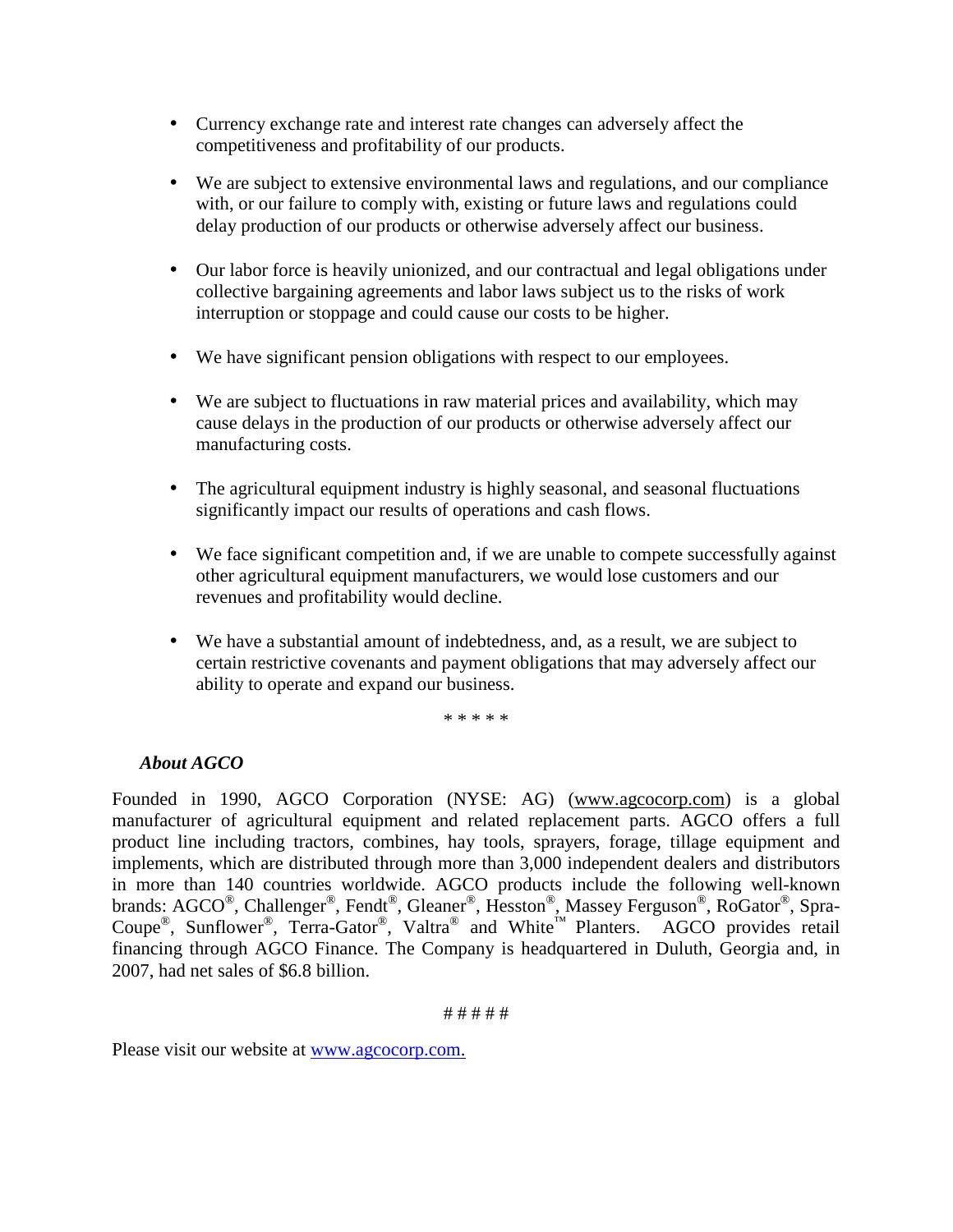# AGCO CORPORATION AND SUBSIDIARIES CONDENSED CONSOLIDATED BALANCE SHEETS (unaudited and in millions)

|                                                                     | March 31,<br>2008 | December 31,<br>2007       |
|---------------------------------------------------------------------|-------------------|----------------------------|
| <b>ASSETS</b>                                                       |                   |                            |
| <b>Current Assets:</b>                                              |                   |                            |
| Cash and cash equivalents                                           | \$<br>250.5       | \$<br>582.4                |
| Accounts and notes receivable, net                                  | 867.1             | 766.4                      |
| Inventories, net                                                    | 1,498.2           | 1,134.2                    |
| Deferred tax assets                                                 | 51.1              | 52.7                       |
| Other current assets                                                | 211.2             | 186.0                      |
| Total current assets                                                | 2,878.1           | 2,721.7                    |
| Property, plant and equipment, net                                  | 806.7             | 753.0                      |
| Investment in affiliates                                            | 302.8             | 284.6                      |
| Deferred tax assets                                                 | 83.1              | 89.1                       |
| Other assets                                                        | 68.0              | 67.9                       |
| Intangible assets, net                                              | 208.7             | 205.7                      |
| Goodwill                                                            | 706.4             | 665.6                      |
| Total assets                                                        | \$<br>5,053.8     | \$<br>4,787.6              |
| <b>LIABILITIES AND STOCKHOLDERS' EQUITY</b><br>Current Liabilities: |                   |                            |
| Current portion of long-term debt                                   | \$                | \$<br>0.2                  |
| Convertible senior subordinated notes                               | 402.5             | 402.5                      |
| Accounts payable                                                    | 923.2             | 827.1                      |
| Accrued expenses                                                    | 769.9             | 773.2                      |
| Other current liabilities                                           | 80.2              | 80.3                       |
| Total current liabilities                                           | 2,175.8           | 2,083.3                    |
| Long-term debt, less current portion                                | 315.9             | 294.1                      |
| Pensions and postretirement health care benefits                    | 150.6             | 150.3                      |
| Deferred tax liabilities                                            | 162.1             | 163.6                      |
| Other noncurrent liabilities                                        | 57.0              | 53.3                       |
| <b>Total liabilities</b>                                            | 2,861.4           | $\overline{2,}744.6$       |
| Stockholders' Equity:                                               |                   |                            |
| Common stock                                                        | 0.9               | 0.9                        |
| Additional paid-in capital                                          | 946.6             | 942.7                      |
| Retained earnings                                                   | 1,081.6           | 1,020.4                    |
| Accumulated other comprehensive income                              | 163.3             | 79.0                       |
| Total stockholders' equity                                          | 2,192.4           | 2,043.0                    |
| Total liabilities and stockholders' equity                          | \$<br>5,053.8     | \$<br>$4,787.\overline{6}$ |

See accompanying notes to condensed consolidated financial statements.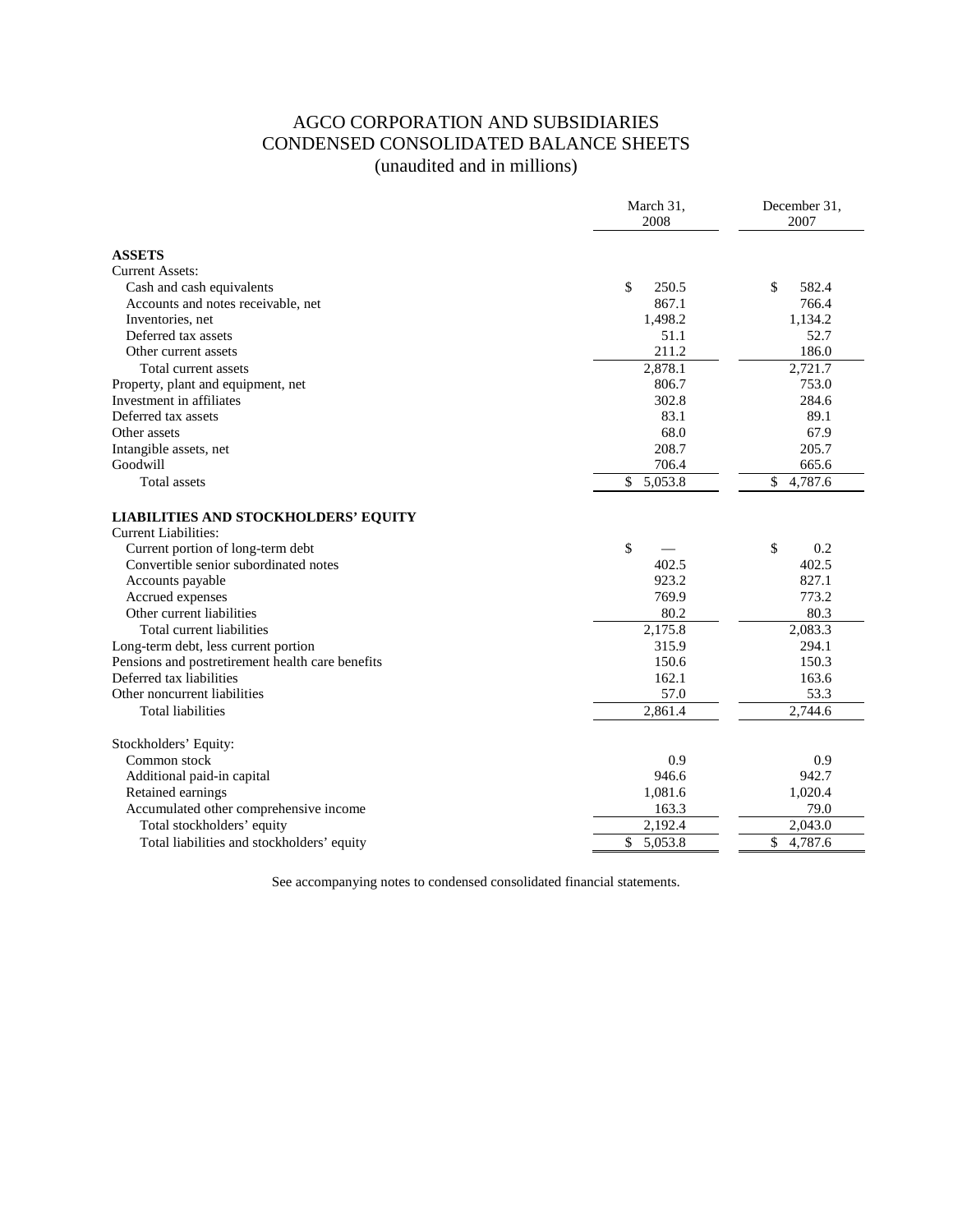# AGCO CORPORATION AND SUBSIDIARIES CONDENSED CONSOLIDATED STATEMENTS OF OPERATIONS (unaudited and in millions, except per share data)

|                                                                             | Three Months Ended March 31, |                          |  |
|-----------------------------------------------------------------------------|------------------------------|--------------------------|--|
|                                                                             | 2008                         | 2007                     |  |
| Net sales<br>Cost of goods sold                                             | \$1,786.6<br>1,471.4         | 1,332.6<br>\$<br>1,113.2 |  |
| Gross profit                                                                | 315.2                        | 219.4                    |  |
| Selling, general and administrative expenses                                | 170.6                        | 137.2                    |  |
| Engineering expenses                                                        | 45.4                         | 32.4                     |  |
| Restructuring and other infrequent expenses                                 | 0.1                          |                          |  |
| Amortization of intangibles                                                 | 4.9                          | 4.2                      |  |
| Income from operations                                                      | 94.2                         | 45.6                     |  |
| Interest expense, net                                                       | 5.1                          | 6.7                      |  |
| Other expense, net                                                          | 6.0                          | 8.6                      |  |
| Income before income taxes and equity in net earnings of affiliates         | 83.1                         | 30.3                     |  |
| Income tax provision                                                        | 29.8                         | 12.8                     |  |
| Income before equity in net earnings of affiliates                          | 53.3                         | 17.5                     |  |
| Equity in net earnings of affiliates                                        | 9.0                          | 7.0                      |  |
| Net income                                                                  | \$<br>62.3                   | \$<br>24.5               |  |
| Net income per common share:                                                |                              |                          |  |
| <b>Basic</b>                                                                | 0.68<br>\$                   | 0.27<br>\$               |  |
| Diluted                                                                     | 0.63                         | 0.26                     |  |
| Weighted average number of common and common equivalent shares outstanding: |                              |                          |  |
| <b>Basic</b>                                                                | 91.6                         | 91.3                     |  |
| Diluted                                                                     | 99.3                         | 94.8                     |  |
|                                                                             |                              |                          |  |

See accompanying notes to condensed consolidated financial statements.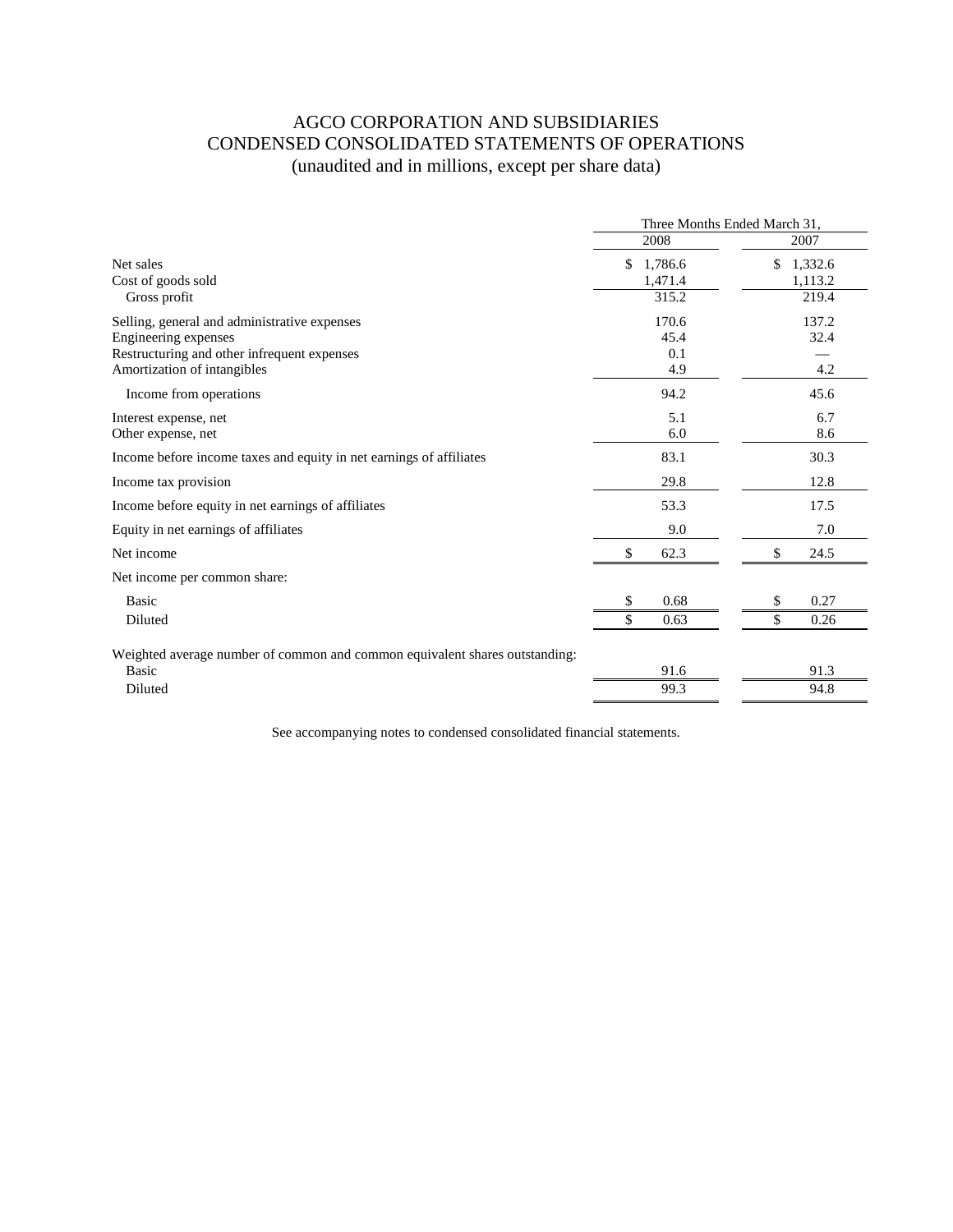# AGCO CORPORATION AND SUBSIDIARIES CONDENSED CONSOLIDATED STATEMENTS OF CASH FLOWS (unaudited and in millions)

|                                                                               | Three Months Ended March 31, |             |  |
|-------------------------------------------------------------------------------|------------------------------|-------------|--|
|                                                                               | 2008                         | 2007        |  |
| Cash flows from operating activities:                                         |                              |             |  |
| Net income                                                                    | \$<br>62.3                   | \$<br>24.5  |  |
| Adjustments to reconcile net income to net cash used in operating activities: |                              |             |  |
| Depreciation                                                                  | 31.0                         | 26.2        |  |
| Deferred debt issuance cost amortization                                      | 1.0                          | 1.1         |  |
| Amortization of intangibles                                                   | 4.9                          | 4.2         |  |
| Stock compensation                                                            | 6.6                          | 1.7         |  |
| Equity in net earnings of affiliates, net of cash received                    | (5.3)                        | (3.1)       |  |
| Deferred income tax provision                                                 | 3.4                          | 2.4         |  |
| Gain on sale of property, plant and equipment                                 | (0.1)                        |             |  |
| Changes in operating assets and liabilities:                                  |                              |             |  |
| Accounts and notes receivable, net                                            | (66.2)                       | (58.8)      |  |
| Inventories, net                                                              | (309.9)                      | (150.9)     |  |
| Other current and noncurrent assets                                           | (19.1)                       | 17.2        |  |
| Accounts payable                                                              | 47.6                         | (29.0)      |  |
| Accrued expenses                                                              | (29.3)                       | (64.7)      |  |
| Other current and noncurrent liabilities                                      | (9.0)                        | (6.8)       |  |
| Total adjustments                                                             | (344.4)                      | (260.5)     |  |
| Net cash used in operating activities                                         | (282.1)                      | (236.0)     |  |
| Cash flows from investing activities:                                         |                              |             |  |
| Purchase of property, plant and equipment                                     | (45.9)                       | (23.7)      |  |
| Proceeds from sales of property, plant and equipment                          | 0.2                          | 0.3         |  |
| Investments in unconsolidated affiliates                                      | (0.2)                        |             |  |
| Net cash used in investing activities                                         | (45.9)                       | (23.4)      |  |
| Cash flows from financing activities:                                         |                              |             |  |
| (Repayments of) proceeds from debt obligations, net                           | (2.7)                        | 10.1        |  |
| Proceeds from issuance of common stock                                        | 0.1                          | 6.0         |  |
| Payment of minimum tax withholdings on stock compensation                     | (2.4)                        |             |  |
| Payment of debt issuance costs                                                |                              | (0.2)       |  |
| Net cash (used for) provided by financing activities                          | (5.0)                        | 15.9        |  |
| Effect of exchange rate changes on cash and cash equivalents                  | 1.1                          | (0.2)       |  |
| Decrease in cash and cash equivalents                                         | (331.9)                      | (243.7)     |  |
| Cash and cash equivalents, beginning of period                                | 582.4                        | 401.1       |  |
| Cash and cash equivalents, end of period                                      | \$<br>250.5                  | \$<br>157.4 |  |

See accompanying notes to condensed consolidated financial statements.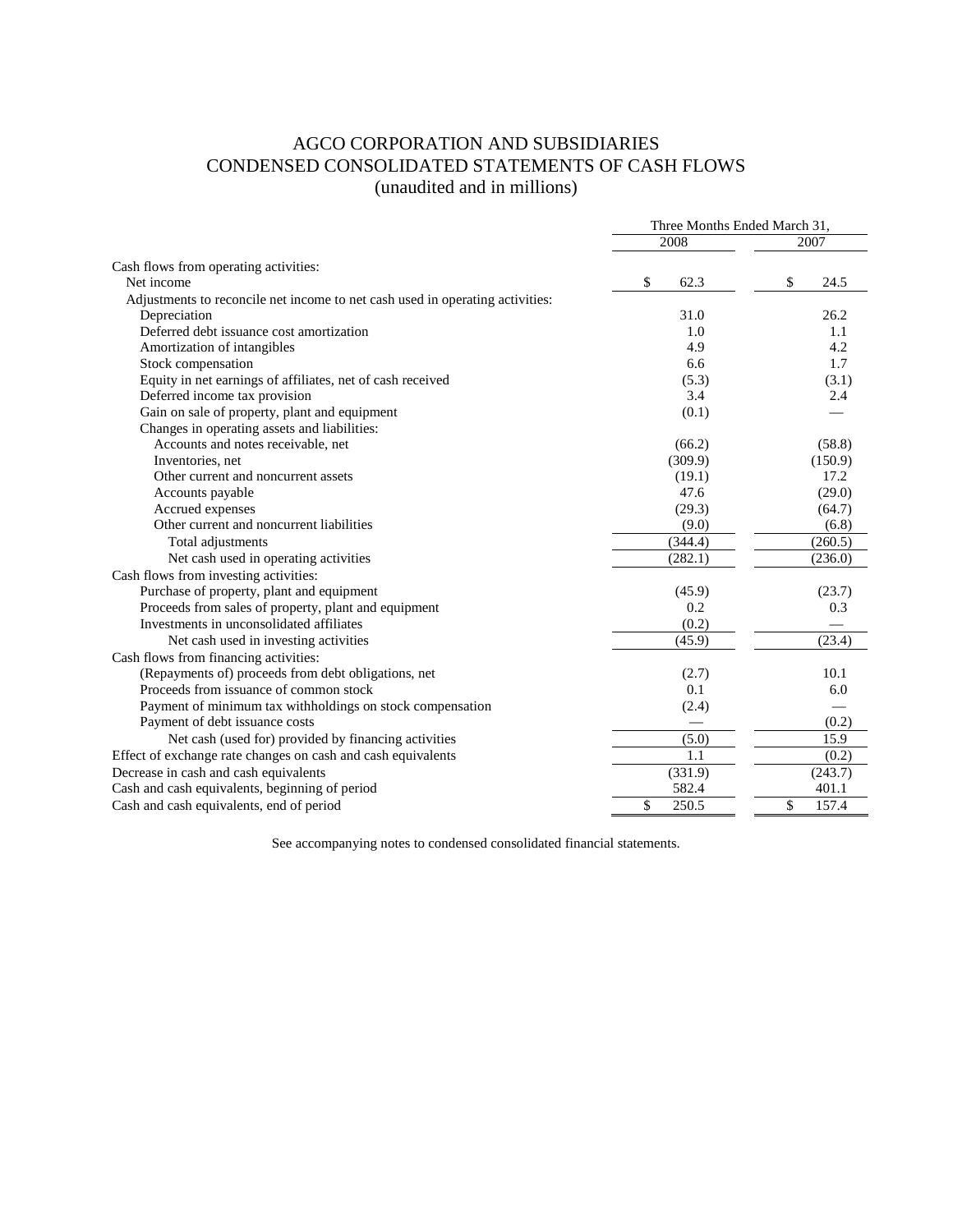## AGCO CORPORATION AND SUBSIDIARIES NOTES TO CONDENSED CONSOLIDATED FINANCIAL STATEMENTS (unaudited, in millions, except per share data)

## **1. STOCK COMPENSATION EXPENSE**

During the first quarter of 2008 and 2007, the Company recorded approximately \$6.6 million and \$1.9 million, respectively, of stock compensation expense in accordance with Statement of Financial Accounting Standards ("SFAS") No. 123R (Revised 2004), "Share-Based Payment." The stock compensation expense was recorded as follows:

|                                              | Three Months Ended |     |  |      |     |
|----------------------------------------------|--------------------|-----|--|------|-----|
|                                              | March 31,          |     |  |      |     |
|                                              | 2008               |     |  | 2007 |     |
| Cost of goods sold                           |                    | 0.2 |  |      | 0.1 |
| Selling, general and administrative expenses |                    | 6.4 |  |      | 1.8 |
| Total stock compensation expense             |                    | 6.6 |  |      | 19  |

#### **2. INDEBTEDNESS**

Indebtedness consisted of the following at March 31, 2008 and December 31, 2007:

|                                                      | March 31,<br>2008 | December 31,<br>2007 |
|------------------------------------------------------|-------------------|----------------------|
| $6\frac{7}{8}\%$ Senior subordinated notes due 2014  | 315.7             | 291.8                |
| 13/4% Convertible senior subordinated notes due 2033 | 201.3             | 201.3                |
| 1¼% Convertible senior subordinated notes due 2036   | 201.3             | 201.3                |
| Other long-term debt                                 | 0.2               | 2.5                  |
|                                                      | 718.5             | 696.9                |
| Current portion of long-term debt<br>Less:           |                   | (0.2)                |
| 134% Convertible senior subordinated notes due 2033  | (201.3)           | (201.3)              |
| 1¼% Convertible senior subordinated notes due 2036   | (201.3)           | (201.3)              |
| Total indebtedness, less current portion             | 315.9             | 294.1                |

 Holders of the Company's 1¾% convertible senior subordinated notes due 2033 and 1¼% convertible senior subordinated notes due 2036 may convert the notes, if, during any fiscal quarter, the closing sales price of the Company's common stock exceeds 120% of the conversion price of \$22.36 per share for the 1¾% convertible senior subordinated notes and \$40.73 per share for the 1¼% convertible senior subordinated notes, for at least 20 trading days in the 30 consecutive trading days ending on the last trading day of the preceding fiscal quarter. As of March 31, 2008 and December 31, 2007, the closing sales price of the Company's common stock had exceeded 120% of the conversion price of both notes for at least 20 trading days in the 30 consecutive trading days ending March 31, 2008 and December 31, 2007, and therefore, the Company classified both notes as current liabilities. Future classification of the notes between current and long-term debt is dependent on the closing sales price of the Company's common stock during future quarters. The Company believes it is unlikely the holders of the notes would convert the notes under the provisions of the indenture agreement, thereby requiring the Company to repay the principal portion in cash. In the event the notes were converted, the Company believes it could repay the notes with available cash on hand, funds from the Company's existing \$300.0 million multicurrency revolving credit facility, or a combination of these sources.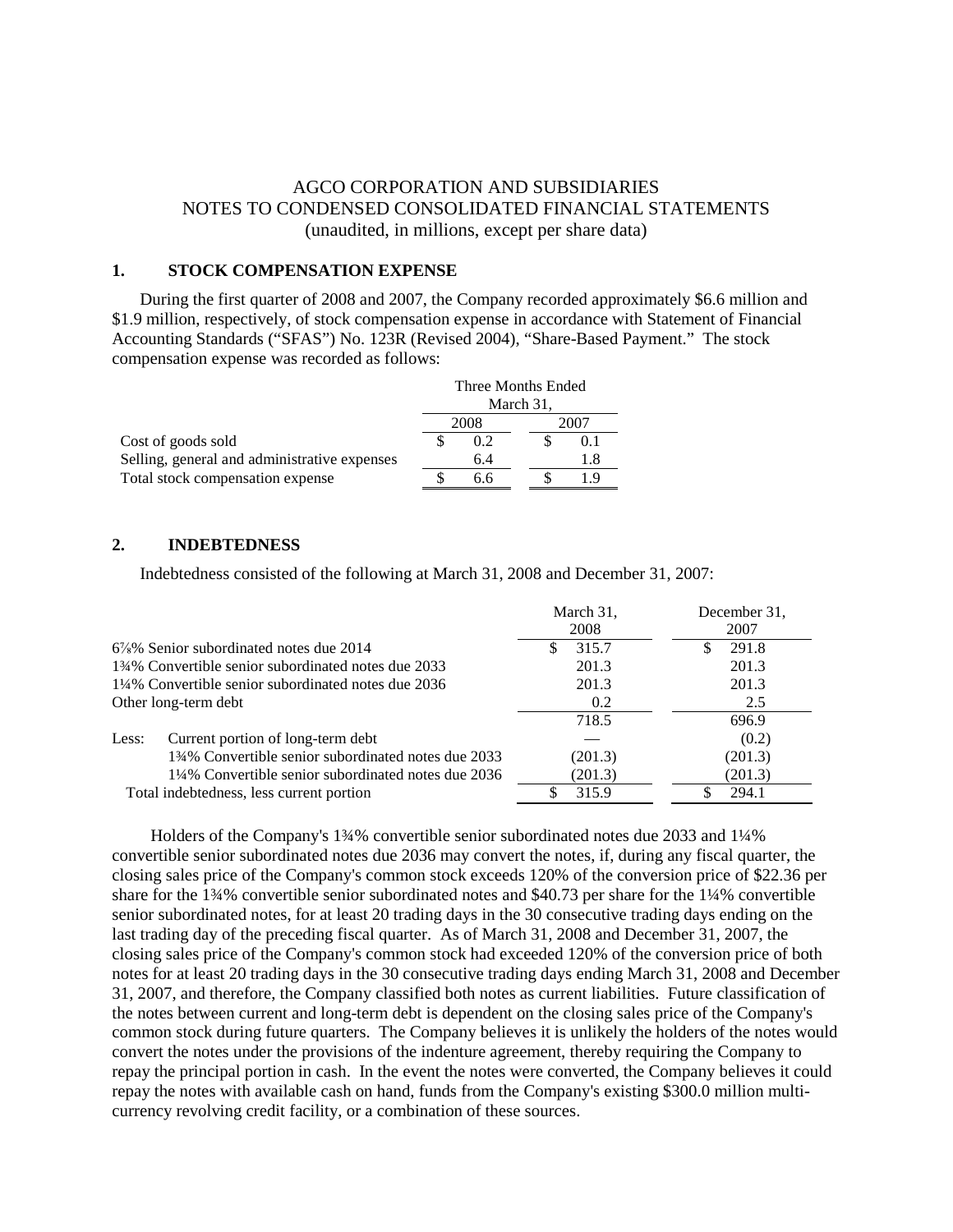#### **3. INVENTORIES**

Inventories are valued at the lower of cost or market using the first-in, first-out method. Market is current replacement cost (by purchase or by reproduction dependent on the type of inventory). In cases where market exceeds net realizable value (i.e., estimated selling price less reasonably predictable costs of completion and disposal), inventories are stated at net realizable value. Market is not considered to be less than net realizable value reduced by an allowance for an approximately normal profit margin.

Inventories at March 31, 2008 and December 31, 2007 were as follows:

|                              | March 31,<br>2008 | December 31.<br>2007 |
|------------------------------|-------------------|----------------------|
| Finished goods               | 595.0             | 391.7                |
| Repair and replacement parts | 391.6             | 361.1                |
| Work in process              | 155.7             | 88.3                 |
| Raw materials                | 355.9             | 293.1                |
| Inventories, net             | \$1,498.2         | \$1,134.2            |

## **4. ACCOUNTS RECEIVABLE SECURITIZATION**

The Company sells wholesale accounts receivable on a revolving basis to commercial paper conduits either on a direct basis or through a wholly-owned special purpose U.S. subsidiary under its United States and Canadian securitization facilities and through a qualifying special purpose entity in the U.K. under its European securitization facility. Outstanding funding under these facilities totaled approximately \$497.8 million at March 31, 2008 and \$446.3 million at December 31, 2007. The funded balance has the effect of reducing accounts receivable and short-term liabilities by the same amount. Losses on sales of receivables primarily from securitization facilities included in other expense, net were \$6.2 million and \$6.7 million for the three months ended March 31, 2008 and 2007, respectively.

The Company has an agreement to permit transferring, on an ongoing basis, the majority of its wholesale interest-bearing receivables in North America to AGCO Finance LLC and AGCO Finance Canada, Ltd., its United States and Canadian retail finance joint ventures. The Company has a 49% ownership interest in these joint ventures. The transfer of the receivables is without recourse to the Company, and the Company will continue to service the receivables. As of March 31, 2008, the balance of interest-bearing receivables transferred to AGCO Finance LLC and AGCO Finance Canada, Ltd. under this agreement was approximately \$76.5 million compared to approximately \$73.3 million as of December 31, 2007.

## **5. EARNINGS PER SHARE**

The Company's \$201.3 million aggregate principal amount of 1¾% convertible senior subordinated notes and its \$201.3 million aggregate principal amount of 1¼% convertible senior subordinated notes provide for (i) the settlement upon conversion in cash up to the principal amount of the converted notes with any excess conversion value settled in shares of the Company's common stock, and (ii) the conversion rate to be increased under certain circumstances if the new notes are converted in connection with certain change of control transactions. Dilution of weighted shares outstanding will depend on the Company's stock for the excess conversion value using the treasury stock method. A reconciliation of net income and weighted average common shares outstanding for purposes of calculating basic and diluted earnings per share for the three months ended March 31, 2008 and 2007 is as follows: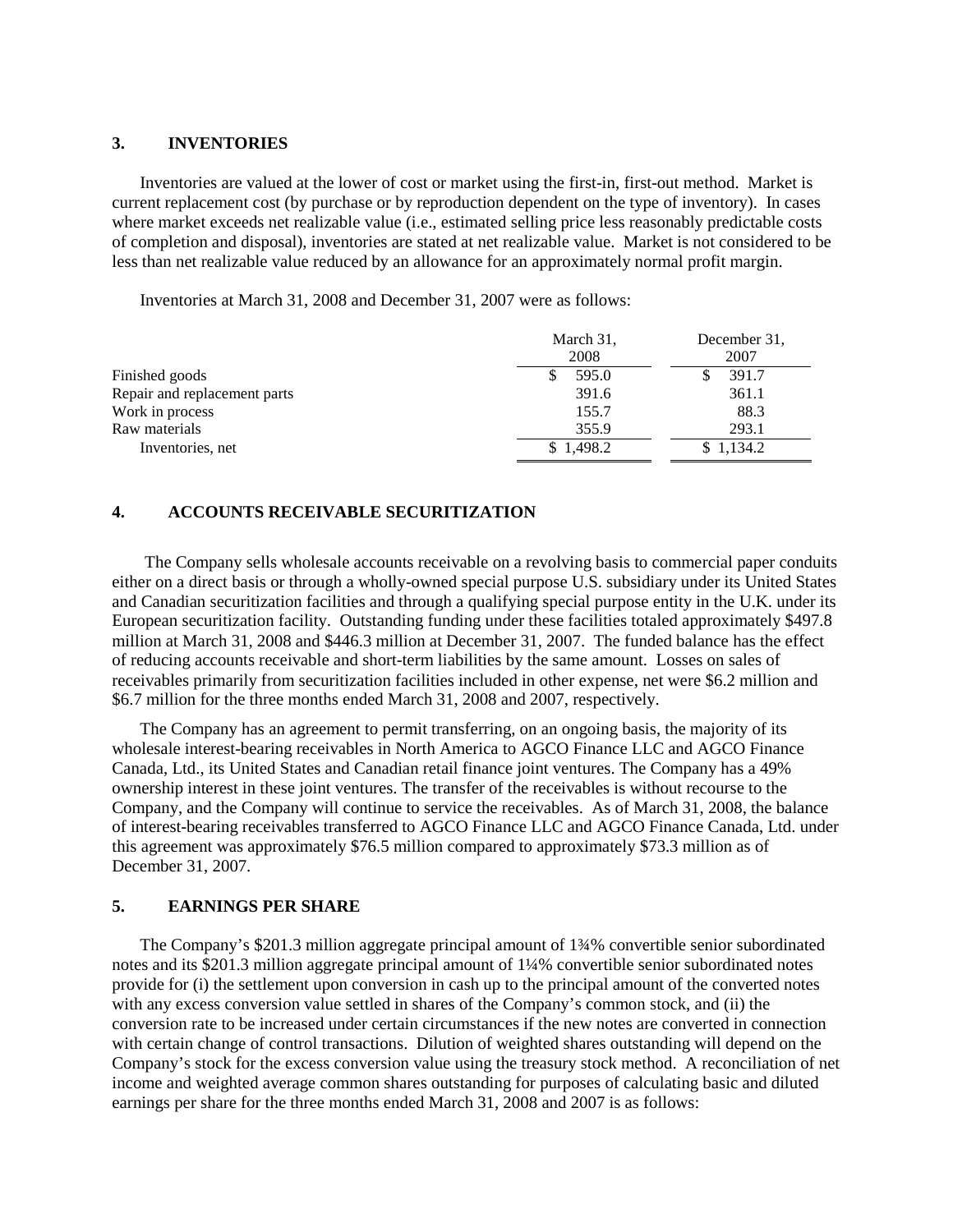|                                                                                                                                             | Three Months Ended March 31, |      |    |      |  |
|---------------------------------------------------------------------------------------------------------------------------------------------|------------------------------|------|----|------|--|
|                                                                                                                                             |                              | 2008 |    | 2007 |  |
| Basic net income per share:<br>Net income                                                                                                   | \$                           | 62.3 |    | 24.5 |  |
| Weighted average number of common<br>shares outstanding                                                                                     |                              | 91.6 |    | 91.3 |  |
| Basic net income per share                                                                                                                  | S                            | 0.68 | S  | 0.27 |  |
| Diluted net income per share:<br>Net income for purposes of computing<br>diluted net income per share                                       | \$                           | 62.3 | S. | 24.5 |  |
| Weighted average number of common<br>shares outstanding<br>Dilutive stock options, performance                                              |                              | 91.6 |    | 91.3 |  |
| share awards and restricted<br>stock awards<br>Weighted average assumed conversion                                                          |                              | 0.3  |    | 0.3  |  |
| of contingently convertible senior<br>subordinated notes                                                                                    |                              | 7.4  |    | 3.2  |  |
| Weighted average number of common<br>and common equivalent shares<br>outstanding for purposes of<br>computing diluted earnings per<br>share |                              | 99.3 |    | 94.8 |  |
| Diluted net income per share                                                                                                                | \$                           | 0.63 | \$ | 0.26 |  |

## **6. SEGMENT REPORTING**

The Company has four reportable segments: North America; South America; Europe/Africa/Middle East; and Asia/Pacific. Each regional segment distributes a full range of agricultural equipment and related replacement parts. The Company evaluates segment performance primarily based on income from operations. Sales for each regional segment are based on the location of the third-party customer. The Company's selling, general and administrative expenses and engineering expenses are charged to each segment based on the region and division where the expenses are incurred. As a result, the components of income from operations for one segment may not be comparable to another segment. Segment results for the three months ended March 31, 2008 and 2007 are as follows:

| Three Months Ended<br>March 31,                    | North<br>America  | South<br>America | Europe/Africa/<br>Middle East | Asia/<br>Pacific | Consolidated       |
|----------------------------------------------------|-------------------|------------------|-------------------------------|------------------|--------------------|
| 2008<br>Net sales<br>(Loss) income from operations | \$367.7<br>(13.0) | \$321.4<br>34.4  | \$1,045.5<br>97.4             | \$52.0<br>5.8    | \$1,786.6<br>124.6 |
| 2007<br>Net sales<br>(Loss) income from operations | \$326.8<br>(7.3)  | \$189.3<br>19.7  | 780.1<br>47.1                 | \$36.4<br>3.1    | \$1,332.6<br>62.6  |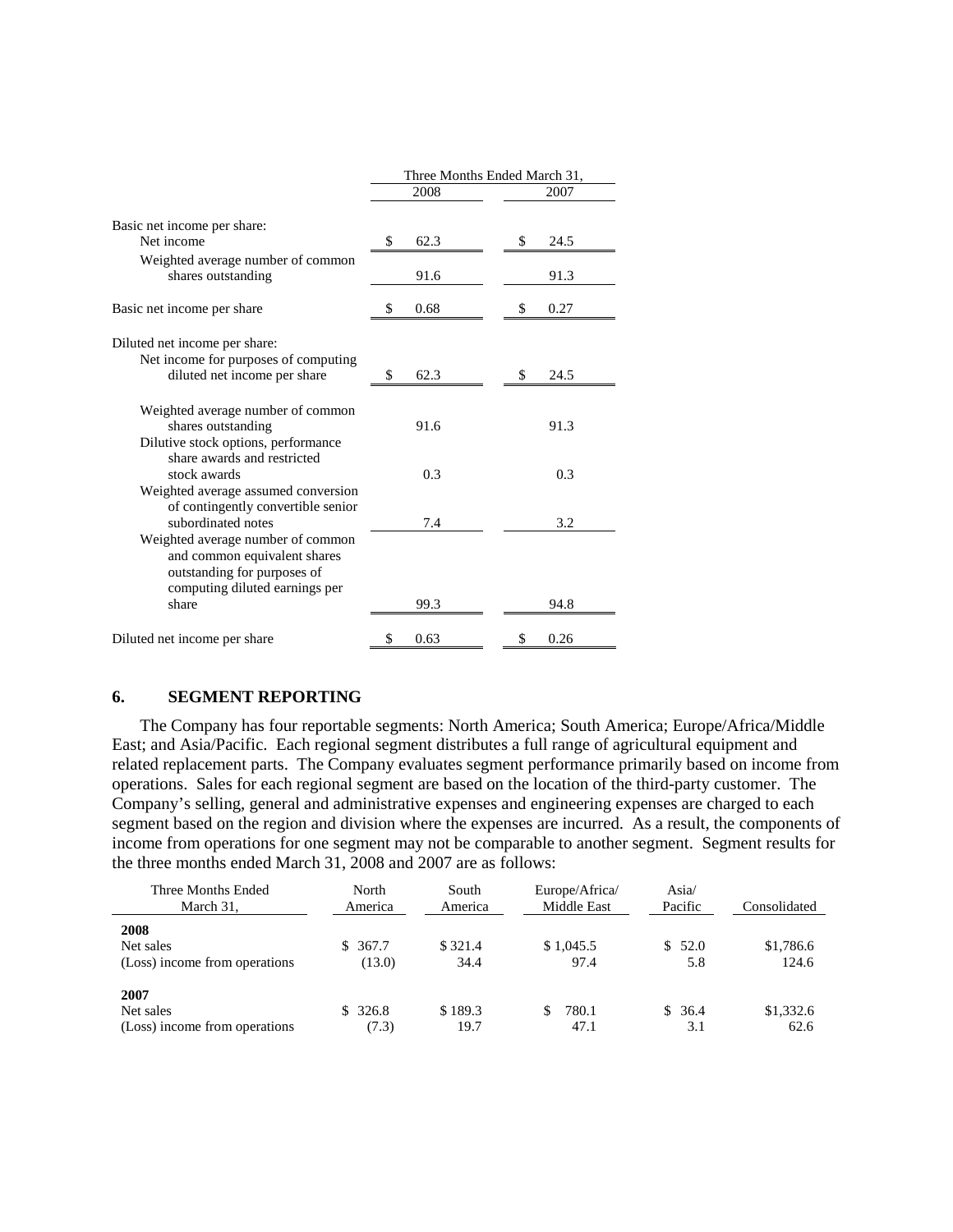A reconciliation from the segment information to the consolidated balances for income from operations is set forth below:

|                                             | Three Months Ended<br>March 31, |        |  |
|---------------------------------------------|---------------------------------|--------|--|
|                                             | 2008<br>2007                    |        |  |
| Segment income from operations              | 124.6                           | 62.6   |  |
| Corporate expenses                          | (19.0)                          | (11.0) |  |
| Stock compensation expense                  | (6.4)                           | (1.8)  |  |
| Restructuring and other infrequent expenses | (0.1)                           |        |  |
| Amortization of intangibles                 | (4.9)                           | (4.2)  |  |
| Consolidated income from operations         | 94.2                            | 45.6   |  |